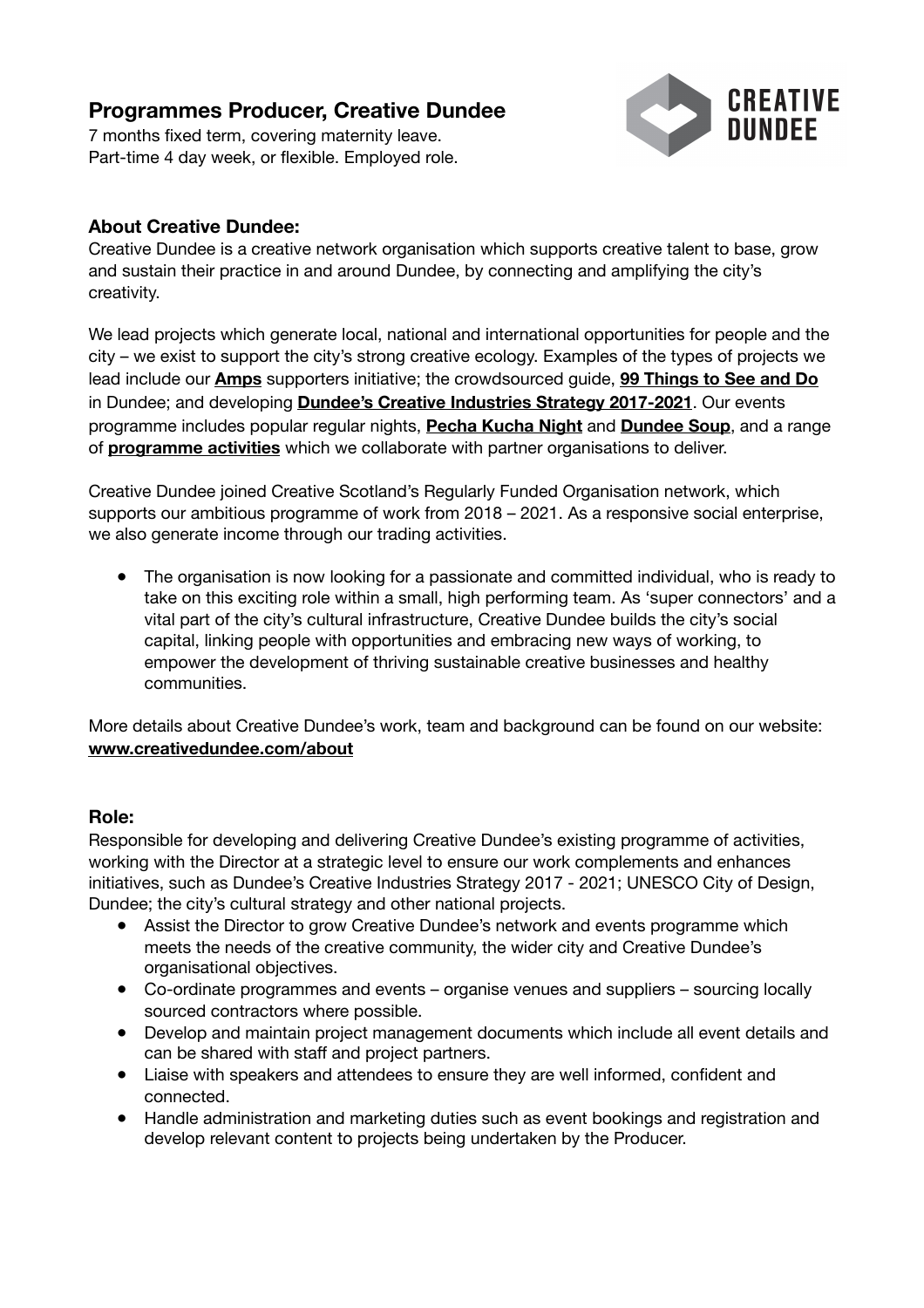

- Develop event feedback tools such as live audits, and review projects so that Creative Dundee can monitor its programme effectiveness.
- Build partnerships with existing and new organisations as well as individuals to inform them of Creative Dundee's work and enable new connections to evolve – such as building bridges with new local communities and developing partnership opportunities.
- Deputise on behalf of the Director on occasion in relation to operational work, such as attending meetings or events, or other activities agreed in advance – present information to partners at meetings on our activities when appropriate.

## **Key focus over the next 7 months:**

- Support the practical delivery of a range of high quality events over the contract period taking the lead in co-ordinating the Amps events and activities programme.
- Lead and co-ordinate the development of the Amps network maintaining and growing the community of supporters, including reaching out to new businesses – with support from the Team Administrator.
- Provide feedback, produce reports and contribute ideas to help design new Creative Dundee projects and events.
- Ensure the dissemination and promotion of the organisation's value, outputs and impacts to the local creative/cultural sectors, with audiences and partners while delivering events or attending meetings.

## **Experience and requirements:**

The Programmes Producer will thrive on maintaining and building useful connections and networks and will have:

- A strong interest and appreciation of creative/cultural activities, with an understanding of Dundee's creative scene.
- Demonstrable experience of scoping, commissioning and working with various partners to design and deliver events and projects around the creative industries within the cultural sector.
- Public speaking experience, with the ability to present ideas/information succinctly to multiple different audiences.
- Demonstrable evidence of working efficiently to tight deadlines and within a small high performing team.
- Excellent project management skills and tools as well as excellent general IT skills.

## **Personal attributes:**

Experience in the following areas would be highly desirable:

## **Facilitation:**

- An adept and confident networker, across a breadth of sectors relevant to the team.
- Enthusiastic, people-focused and self motivated approach to connecting people together or with relevant opportunities.
- A confident communicator uses effective and appropriate communication styles to present ideas with clarity and focus, both written and orally.